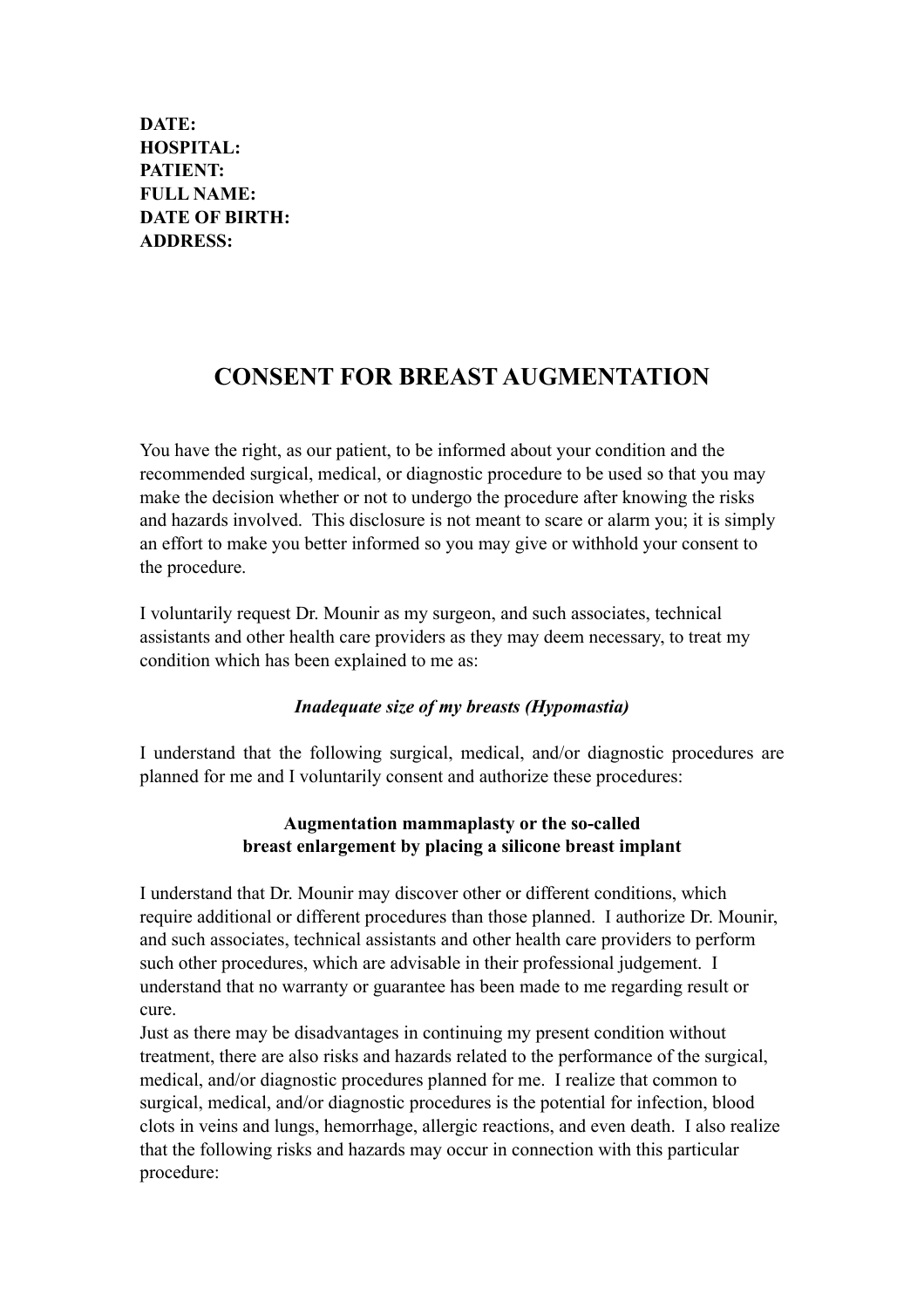• **Prior to deciding on breast implant surgery, botox or any implanted device women should have a HLA blood test through their Medical Practitioner to determine if they are HLA-B27 positive, and will, therefore, reject the implants**.

• Postoperative infection necessitating removal of your implant.for at least 3 months

• Postoperative bleeding that may require drainage or reoperation

• Prostheses will make mammograms more difficult to read (risk of implant rupture)

• Pain or discomfort

• The life of a breast implant is not known, Removal or replacement of any implanted device may be required.

• Loss of skin over breasts (Skin necrosis)

• Breast feeding: A report by the Institute of Internal Medicine and International Specialty, University of Catania states 'Breast-feeding by women with silicone implants **should NOT** be recommended for possible autoimmune disorders in the children

• Mal-placement of the implant leading to unsatisfactory cosmetic outcome including double fold, double bubble, bottoming out and water-fall effect deformity.

• Increased risk of capsular contracture necessitating further surgery.

• The Increased risk of auto immune system cancer (ALCL) more associated with textured implants.

• The Silicon is NOT the same as Silicone with an 'e'.

• Unsatisfactory cosmetic result due to asymmetry. Breast implants will only give you a bigger version of your breasts.

• Unnatural look. Placing silicone implants in your breasts will produce an unnatural cosmetic outcome and you may be disappointed.

### *Please initial each of the paragraphs below you have read and understood*

*……I have read completely the information booklet on augmentation mammaplasty. I understand all of the information contained in the patient guide, and have had an opportunity to discuss and ask questions about this information.* 

*….. .I have been given an opportunity to ask questions about my condition, alternative forms of treatment, risks of non-treatment, the procedures to be used, and the risks and hazards involved, and I believe that I have sufficient information to give this informed consent. I understand that this is an elective cosmetic procedure and is not reimbursable by Third Party payers.* 

*……During consultations we have discussed and you have consented to a range of implants, which have been selected for use during your planned operation. If, during your operation, any circumstance arises that renders the implants selected unsuitable, you consent to me, in my capacity as your surgeon, selecting an alternative implant size and or profile relative to the presentation of your breast to use at the time of operation. This is for the sole purpose of giving you the best aesthetic outcome*.